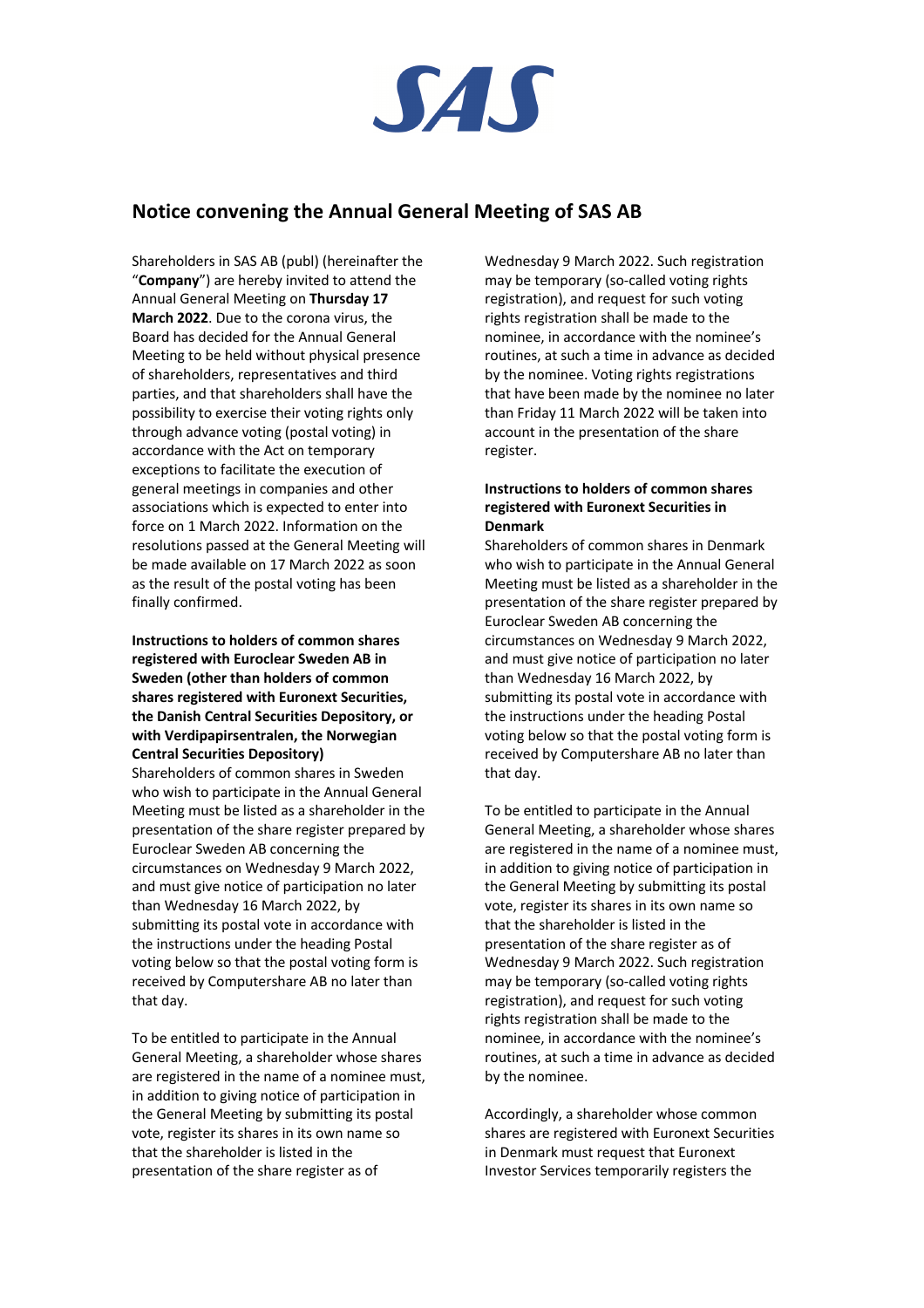common shares in the shareholder's own name with Euroclear Sweden AB to be entitled to participate in the Annual General Meeting.

A request for such registration must be submitted in sufficient time and no later than Thursday 10 March 2022 at 3:00 p.m. to Euronext Securities in writing through filling in and signing relevant form to the following address: Nicolai Eigtveds Gade 8, DK-1402 Copenhagen, Denmark, per email to VP\_vpinvestor@euronext.com or through Euronext InvestorPortalen at www.sasgroup.net (under "About SAS/Corporate Governance") or www.vp.dk/gf. A form for such registration is provided by Euronext Securities and is available at www.sasgroup.net (under "About SAS/Corporate Governance") and will also be sent to all registered shareholders who have notified their email address to the Company. The registration application should include the account operating institution in Denmark (with the custody account number) with which the shareholder's common shares are deposited.

A shareholder whose common shares are already registered in the name of the owner with Euroclear Sweden AB may send in a notification of attendance to the Company by submitting its postal vote at a later date, but no later than Wednesday 16 March 2022.

# **Instructions to holders of common shares registered with Verdipapirsentralen (VPS) in Norway**

Shareholders of common shares in Norway who wish to participate in the Annual General Meeting must be listed as a shareholder in the presentation of the share register prepared by Euroclear Sweden AB concerning the circumstances on Wednesday 9 March 2022, and must give notice of participation no later than Wednesday 16 March 2022, by submitting its postal vote in accordance with the instructions under the heading Postal voting below so that the postal voting form is received by Computershare AB no later than that day.

To be entitled to participate in the Annual General Meeting, a shareholder whose shares are registered in the name of a nominee must, in addition to giving notice of participation in the General Meeting by submitting its postal vote, register its shares in its own name so

that the shareholder is listed in the presentation of the share register as of Wednesday 9 March 2022. Such registration may be temporary (so-called voting rights registration), and request for such voting rights registration shall be made to the nominee, in accordance with the nominee's routines, at such a time in advance as decided by the nominee.

Accordingly, a shareholder whose common shares are registered with VPS in Norway must request that Nordea Norway temporarily register the common shares in the shareholder's own name with Euroclear Sweden AB to be entitled to participate in the Annual General Meeting.

A request for such registration must be submitted in sufficient time and no later than Thursday 10 March 2022 at 3:00 p.m. to Nordea Bank Abp, filial i Norge, Securities Services – Issuer Services, in writing to P.O. Box 1166 Sentrum, NO-0107 Oslo, Norway, Attn: René Herskedal or by email to nis@nordea.com. A form for sush registration is provided by Nordea Norway and are available at www.sasgroup.net (under "About SAS/Corporate Governance") and will also be sent to all registered shareholders who have notified their email address to the Company.

A shareholder whose common shares are already registered in the name of the owner with Euroclear Sweden AB may send in a notification of attendance by submitting its postal vote to the Company at a later date, but no later than Wednesday 16 March 2022.

#### **Instructions applicable to all shareholders**

Shareholders with shares registered in more than one country should state this when submitting their notifications.

### **Postal voting**

The Board has decided that the shareholders shall be able to exercise their voting rights only by postal voting in accordance with the Act on temporary exceptions to facilitate the execution of general meetings in companies and other associations which is expected to enter into force on 1 March 2022.

A special form must be used for the postal vote. The form for postal voting is available at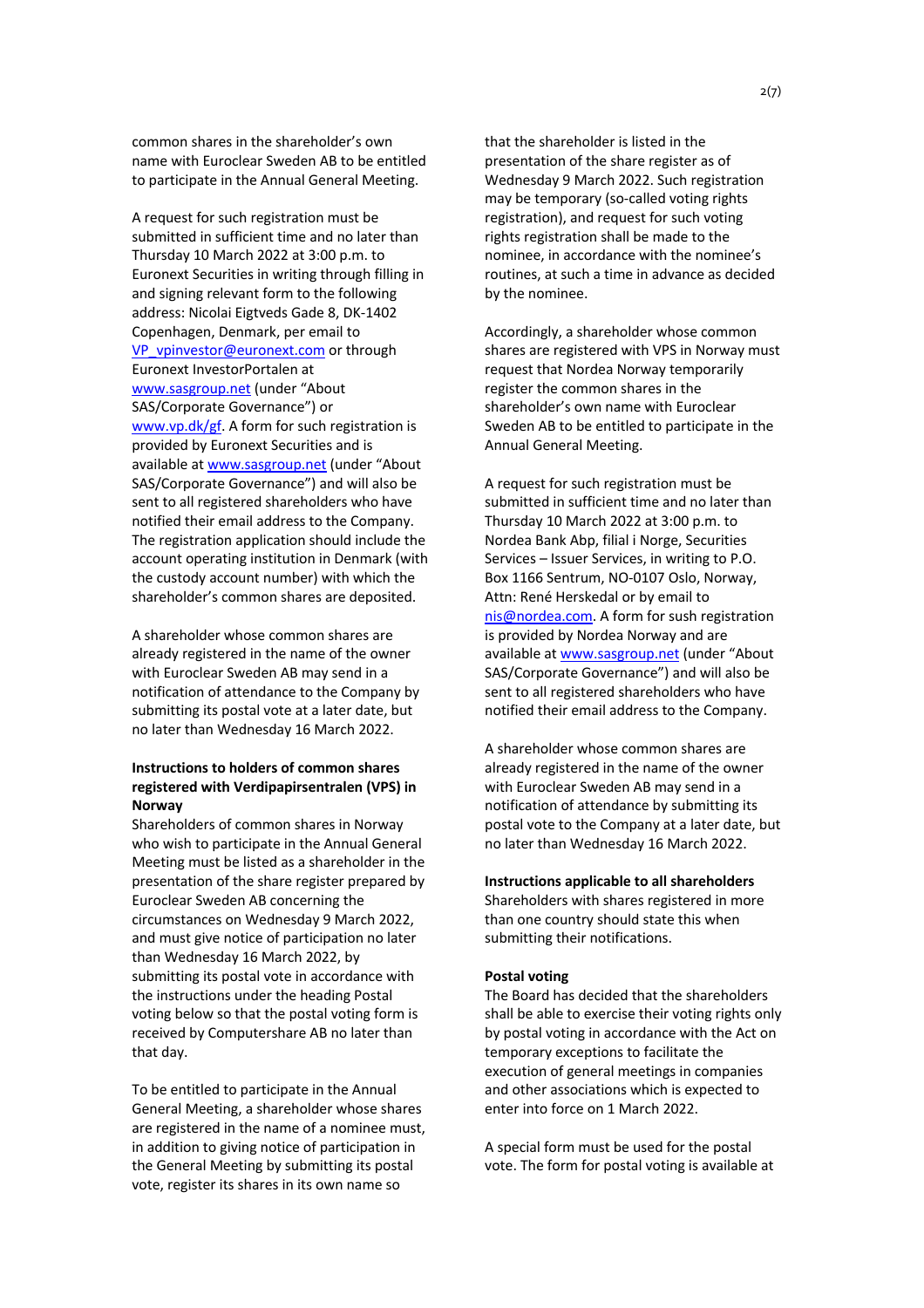www.sasgroup.net (under "About SAS/Corporate Governance").

Completed and signed forms for postal voting must be received by Computershare AB no later than Wednesday 16 March 2022. The form may be sent by email to info@computershare.se or by post to Computershare AB, "SAS AB:s årsstämma", P.O. Box 5267, SE-102 46 Stockholm, Sweden. Further instructions and conditions can be found in the postal voting form and at www.sasgroup.net (under "About SAS/Corporate Governance").

To receive the postal voting form sent by post, please contact Computershare AB by telephone +46 771246400.

### **Powers of attorney**

Shareholders submitting their postal votes by proxy must issue a dated written proxy for their representative, which must be enclosed with the postal voting form. If possible, the proxy should be based on the proxy form provided by the Company. Proxy forms are available at www.sasgroup.net (under "About SAS/Corporate Governance"). Representatives of a legal entity must also submit a copy of the registration certificate or equivalent authorizing documentation.

### **Shareholders' right to receive information**

If a shareholder so requests, and if the Board determines it can be made without significant harm to the Company, the Board and the CEO shall provide information on circumstances that may affect the assessment of an agenda item, circumstances that may affect the assessment of the Company's or its subsidiaries' financial situation and the Company's relation to another company within the group. A request for such information shall be made in writing to the Company no later than Monday 7 March 2022, to SAS AB (publ) Att: SAS Legal Department, Britta Eriksson/STODL, SE-195 87 Stockholm, Sweden, or by email to

investor.relations@sas.se. The information will be made available at the Company's website www.sasgroup.net (under "About SAS/Corporate Governance") and at the Company's head office, Frösundaviks allé 1, Solna, Sweden, no later than Saturday 12 March 2022. The information will also be sent

to the shareholder who has requested the information and provided its address.

### **Number of shares and votes in the Company**

The Company has at the time of publication of this Notice issued 7,266,039,292 common shares, 0 subordinate shares and 0 shares of series C, equivalent to a total of 7,266,039,292 votes. No shares are held by the Company itself.

### **Proposed agenda**

- 1. Election of a Chairperson for the General Meeting.
- 2. Election of two persons to verify the minutes.
- 3. Preparation and approval of the voting list.
- 4. Approval of the agenda.
- 5. Determination of whether the Meeting has been duly convened.
- 6. Presentation of the annual accounts and auditors' report as well as the consolidated accounts and consolidated auditors' report, and the statement of the auditor regarding the application of guidelines for remuneration of senior executives.
- 7. Resolutions on:

a. the approval of the income statement and balance sheet and the consolidated income statement and consolidated balance sheet;

b. the dispositions of the Company's earnings in accordance with the approved balance sheet; and

c. discharge from liability for the Board members and the CEO.

8. Resolutions on:

a. the number of Board members;

- b. remuneration for Board members; and
- c. remuneration for the Company's auditor.
- 9. Election of Board members and Chairman of the Board.
	- Board members
	- a. Carsten Dilling
	- b. Lars-Johan Jarnheimer
	- c. Nina Bjornstad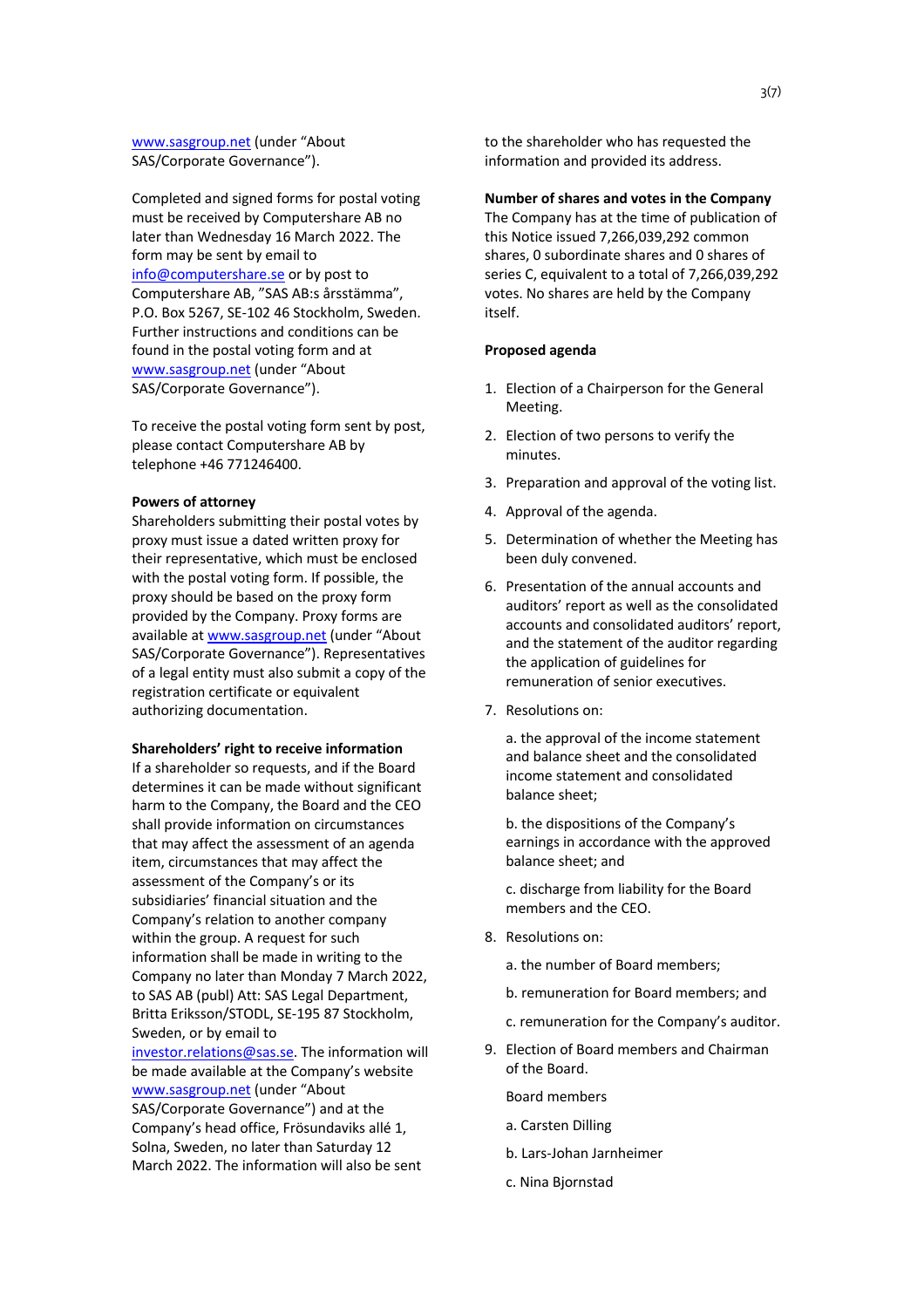- d. Monica Caneman
- e. Michael Friisdahl
- f. Henriette Hallberg Thygesen
- g. Kay Kratky
- h. Oscar Stege Unger
- Chairman of the Board
- i. Carsten Dilling
- 10.Election of auditor.
- 11.Resolution on the Nomination Committee and the Instruction for the Nomination Committee.
- 12.Resolution on approval of the remuneration report.
- 13.Resolution on amendments to the Articles of Association.
- 14.Shareholder proposal from Thorwald Arvidsson on publication of list of so called yellow and blue free passes (Sw. *gula och blå frikort*).
- 15.Shareholder proposal from Thorwald Arvidsson on special examination (Sw. *särskild granskning*).

### **Proposals for resolutions**

# **The Nomination Committee's proposal of Chairperson for the General Meeting, (item 1)**

The Nomination Committee who, together with the Chairman of the Board Carsten Dilling, has consisted of the shareholder representatives Åsa Mitsell, Ministry of Enterprise and Innovation, for the Swedish government (Chairman); Adrian Lübbert, Ministry of Finance, for the Danish government; Jacob Wallenberg, for the Wallenberg Investments AB; and Gerald Engström, representing himself and Färna Invest AB, proposes attorney-at-law Eva Hägg as Chairperson for the General Meeting or, in case of her impediment, the person instead appointed by the Nomination Committee.

# **The Board's proposal of election of two persons to verify the minutes (item 2)**

The Board proposes Matilde Abejón, for the Ministry of Enterprise and Innovation, for the Swedish government, and Dick Lundqvist, for the Wallenberg Investments AB, or in case of impediment, the person or persons instead appointed by the Board, to be elected to verify the minutes. The task of verifying the minutes also includes verifying the voting list and that the postal votes received are correctly stated in the minutes of the Annual General Meeting.

**The Board's proposal of preparation and approval of the voting list (item 3)** The Board proposes that the voting list that is approved is the voting list prepared by Computershare AB, based on the Annual General Meeting's share register and received postal votes, verified by the persons approving the minutes of the Annual General Meeting.

**The Nomination Committee's proposals of Board, Auditor, Remuneration, Nomination Committee, etc. (8.a–c, 9.a–i, 10 and 11)** The Nomination Committee proposes the following:

Resolution on the number of Board members The number of Board members elected by the Annual General Meeting for the period until the close of the next Annual General Meeting shall consist of eight Board members, with no deputies.

Resolution on remuneration to Board It is proposed that the fees for the period until the end of the next Annual General Meeting shall remain unaltered and amount to SEK 630,000 for the Chairman of the Board and, if any, SEK 420,000 for the First Vice Chairman and the Second Vice Chairman, respectively, and SEK 320,000 for each of the other Board members elected by the Annual General Meeting and ordinary employee representatives.

It is also proposed that each deputy for ordinary employee representatives receive an attendance fee of SEK 5,000 for each Board meeting they attend.

In addition to these remunerations, it is proposed that remuneration shall be paid for work on the Board Remuneration Committee in the unaltered amount of SEK 80,000 for the Remuneration Committee Chairman and SEK 27,000 each for the Remuneration Committee's other members, as well as for work on the Board's Audit Committee, in the amount of SEK 100,000 for the Audit Committee Chairman and SEK 50,000 for each of the Audit Committee's other members.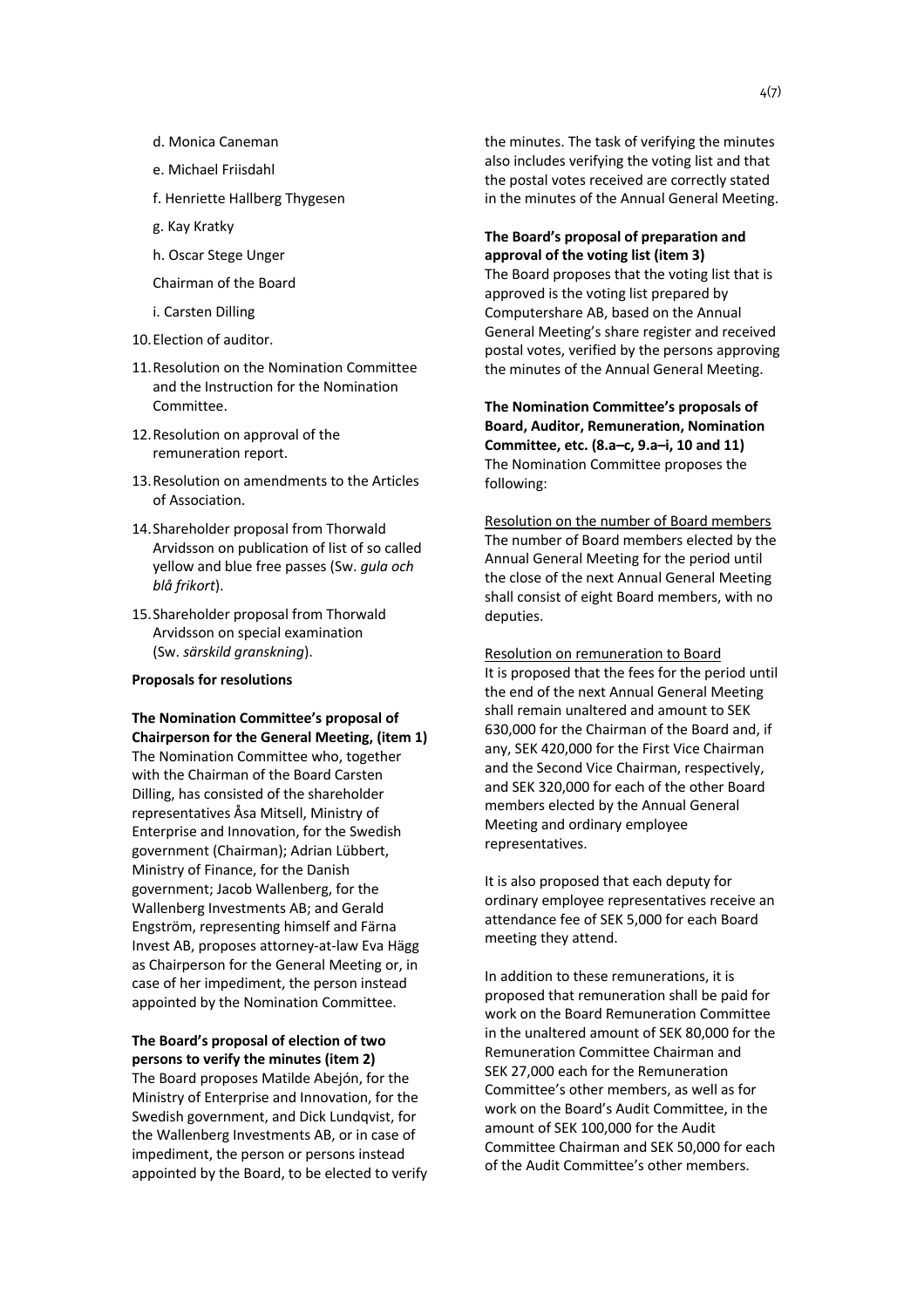Resolution on remuneration to the Company's auditor

The fees for the Company's auditor are proposed to be paid in accordance with approved invoice.

# Election of Board members and Chairman of the Board

It is proposed to re-elect the current eight Board members Carsten Dilling, Lars-Johan Jarnheimer, Nina Bjornstad, Monica Caneman, Michael Friisdahl, Henriette Hallberg Thygesen, Kay Kratky and Oscar Stege Unger for the period until the close of the next Annual General Meeting.

Furthermore, it is proposed to re-elect Carsten Dilling as Chairman of the Board for the period until the close of the next Annual General Meeting.

### Election of auditor

It is proposed to re-elect KPMG AB as auditor for the period until the close of next Annual General Meeting, in accordance with the Audit Committee's recommendation.

Resolution on the Nomination Committee It is proposed that the Annual General Meeting resolves that a Nomination Committee be elected with tasks in accordance with the proposal for Instruction for the Nomination Committee.

The Nomination Committee shall comprise five members.

In addition to the Chairman of the Board, who shall be a member of the Nomination Committee, the Nomination Committee shall consist of the following shareholder representatives: Åsa Mitsell, Ministry of Enterprise and Innovation, for the Swedish government; Adrian Lübbert, Ministry of Finance, for the Danish government; Jacob Wallenberg, for the Wallenberg Investments AB; and Gerald Engström, representing himself and Färna Invest AB.

It is further proposed that the Annual General Meeting adopts instructions for the Nomination Committee, including provisions regarding election of Chairman of the Nomination Committee, replacement of members during their terms of office and replacement of shareholder representative

owing to a substantial reduction in shareholding, and other provisions concerning the Nomination Committee's composition and work to apply for the Nomination Committee appointed by the Annual General Meeting and for its mission until the close of the next Annual General Meeting. The instruction is consistent with the current instruction.

#### **The Board's proposal for dividend (item 7.b)**

The Board proposes for the Annual General Meeting to resolve that no dividend to the Company's shareholders shall be made for the financial year 1 November 2020 – 31 October 2021.

# **The Board's proposal for approval of the remuneration report (item 12)**

The Board proposes that the Annual General Meeting resolves to approve the Board's report on remunerations according to Chapter 8, Section 53 a of the Swedish Companies Act.

### **The Board's proposal for resolution to amend the Articles of Association (item 13)**

The Board proposes that the Annual General Meeting resolves to amend the Articles of Association as set out below.

The purpose of the amendment with respect to the objects of the Company's business set out in Article 2, is to enable a more flexible and efficient organization of the Company's operations. The amendments of Article 11 second paragraph and Article 15 fourth paragraph, respectively, are of editorial nature.

### § 2:

The objects of the Company's business shall be directly or indirectly to conduct air traffic operations chiefly through the Scandinavian Airlines System Denmark-Norway-Sweden (SAS) Consortium *or any other group company*, other transport and travel-related business as well as any business compatible therewith.

§ 11 second paragraph:

and, if the Board so decides:

- in Denmark in Danish in Berlingske Tidende or another national Danish daily newspaper*,* - in Norway in Norwegian in Aftenposten or another national Norwegian daily newspaper.

15 § fourth paragraph: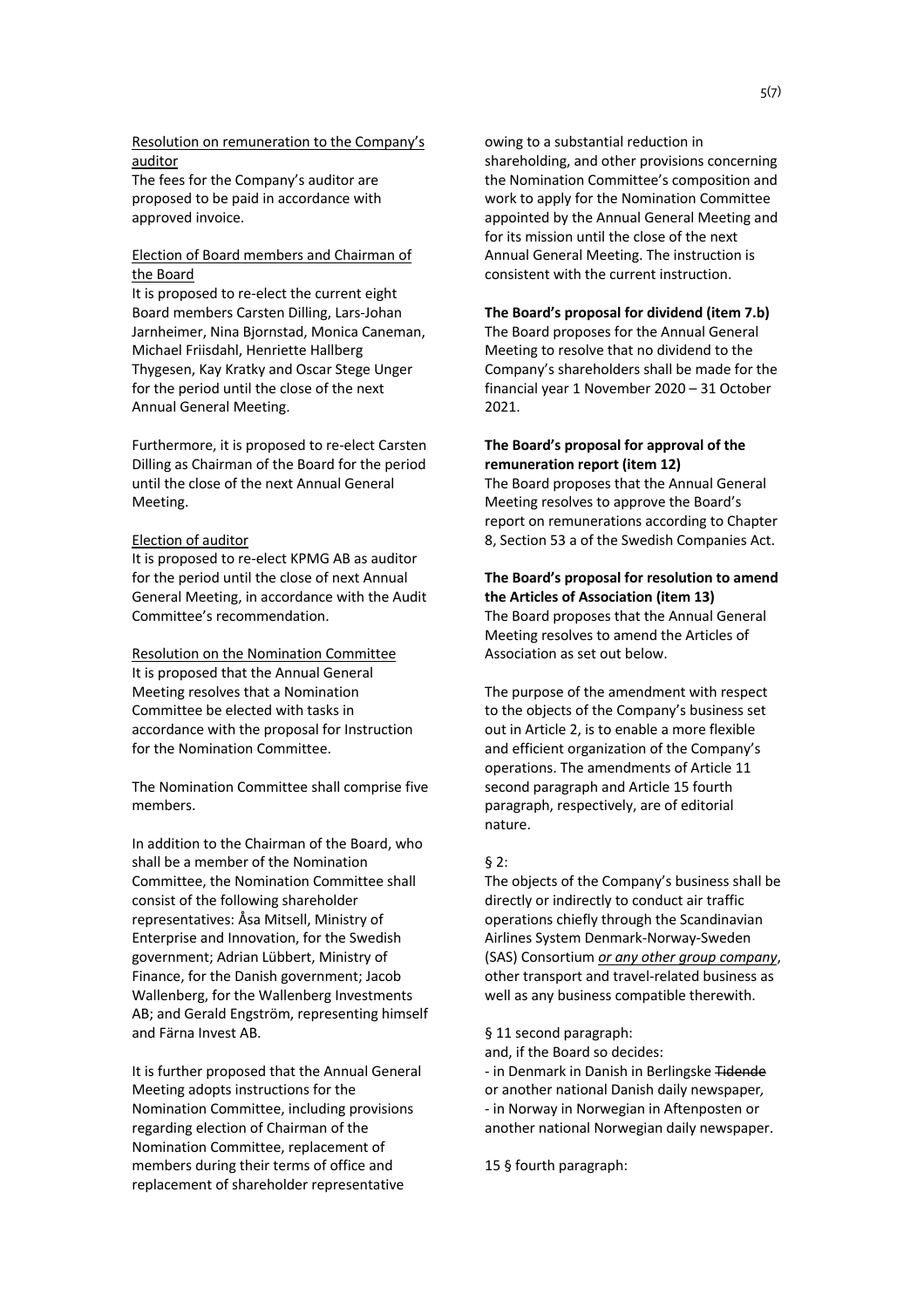To enable the Company to determine domicile in accordance with this Article 15, shareholders whose ordinary shares are registered in the Danish Securities Centre*/Euronext Securities* (VP) shall register their name, address and shareholding in a special register maintained by *VP Securities A/S, CVR no. 21599336 (Euronext Investor Services)* VP Services A/S, CVR no. 302011183 (VP Investor Services). Such a register shall be maintained in accordance with the provisions valid at any given time of the Danish Companies Act concerning the keeping of share register. In the event of redemption, ordinary shares that according to transcripts of the share register/nominee register kept by Euroclear Sweden AB in Sweden, of the share register kept by the Norwegian Central Securities Depository (VPS) and of the register kept by *Euronext* (VP) Investor Services in Denmark as specified above (jointly called the Register Transcript), that were acquired last be redeemed first. For cases in which the date of acquisition cannot be determined, this date shall be regarded as the date of the decision to redeem, and the ordinary shares shall be redeemed in proportion to the affected shareholders' holdings of ordinary shares. If the required number of ordinary shares cannot be redeemed from persons or corporations not domiciled or not controlled by persons or corporations domiciled in countries within the EEA, ordinary shares shall be redeemed from other persons or corporations not domiciled in Denmark, Norway or Sweden. In this instance, ordinary shares acquired last according to the Register Transcript shall be redeemed first. For cases in which the date of acquisition cannot be determined, this date shall be regarded as the date of the decision to redeem ordinary shares, and the ordinary shares shall be redeemed in proportion to the affected shareholders' holdings of ordinary shares. It is incumbent upon each shareholder to see to it that his domicile appears on the Register Transcript at all times or otherwise to prove his domicile when so requested by the Company. It is also incumbent upon each shareholder that is a corporation, when so requested by the Company, to prove who, directly or indirectly, controls the said corporation. Shareholders whose domicile cannot be determined from the Register Transcript as well as shareholders who when so requested by the Company do not prove

direct or indirect control are in the event of a redemption considered to be domiciled outside the EEA.

Furthermore, the Board proposes that the CEO shall be authorized to make the minor adjustments to the above resolution in connection with the registration thereof with the Swedish Companies Registration Office.

# **The shareholder Thorwald Arvidsson's proposal on publication of list of so called yellow and blue free passes (Sw.** *gula och blå frikort***) (item 14)**

The shareholder Thorwald Andersson proposes publication of the list of all persons who might be relevant for possible taxation of the benefit of so called yellow and blue free passes, with information on the use of the passes in each special case.

# **The shareholder Thorwald Arvidssons proposal on special examination (Sw.** *särskild granskning***) (item 15)**

The shareholder Thorwald Andersson proposes special examination of the free travel system, in which case it shall be investigated in particular whether the system has continued after it has been officially cancelled through resolution of company representatives.

\_\_\_\_\_\_\_\_\_\_\_\_\_\_\_\_\_\_\_\_

### **Majority requirements**

The Annual General Meeting's resolution according to item 13 above requires that shareholders representing at least two-thirds of the votes cast as well as of the shares represented at the Annual General Meeting approve the resolution. A valid resolution under item 15 above requires that the resolution is approved by shareholders representing at least one-tenth of the total number of shares in the Company or at least one-third of the shares represented at the Annual General Meeting.

Information about the persons proposed as Board members and of the proposed auditor and the reasoned statement of the Nomination Committee, etc. are available on the Company's website www.sasgroup.net (under "About SAS/Corporate Governance").

 $\_$ 

The Company's annual accounts and auditor's report, consolidated accounts and consolidated auditor's report, complete